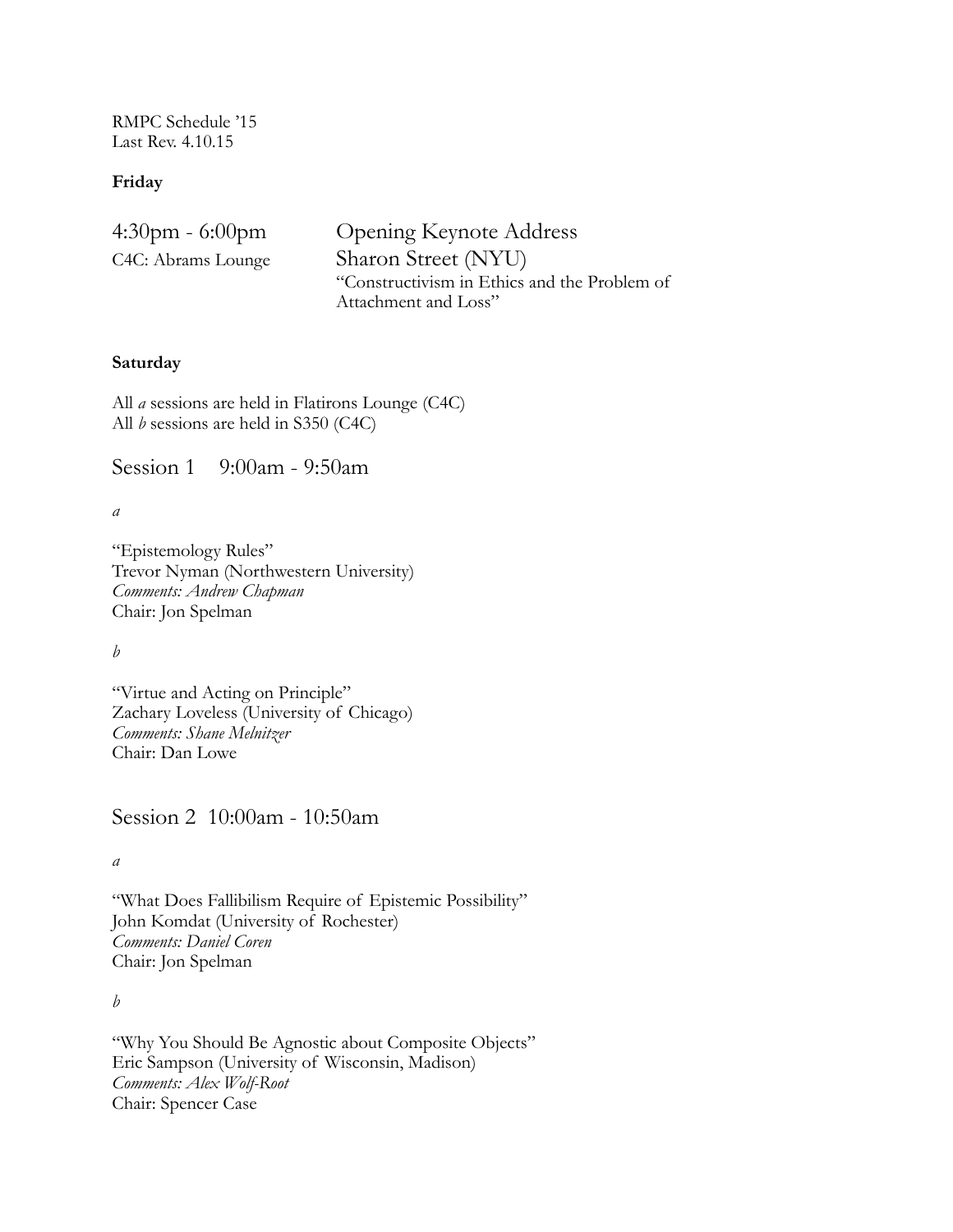Afternoon Keynote 11:00 - 12:30 (Abrams Lounge)

Benjamin Morison (Princeton) "Five Modes of Skepticism"

—— Lunch Break: 12:30pm - 2:30pm——

Session 3 2:30pm - 3:30pm

*a* 

"Animals & The Authority of Self-Reflection" Matthew Hoffman (Florida State University) *Comments: Cheryl Abbate* Chair: Sofia Huerter

*b* 

"Private Access to Physical Properties" James Elliott (University of Rochester ) *Comments: Benjamin Kultgen* Chair: Zak Kopeikin

Session 4 3:30pm - 4:30pm

*a* 

"Ockham on Bodies Without Extension" Francesca Bruno (Cornell University) *Comments: Philip Choi*  Chair: Alex Zambrano

*b* 

"A Multiple Models Approach to Formal Semantics"